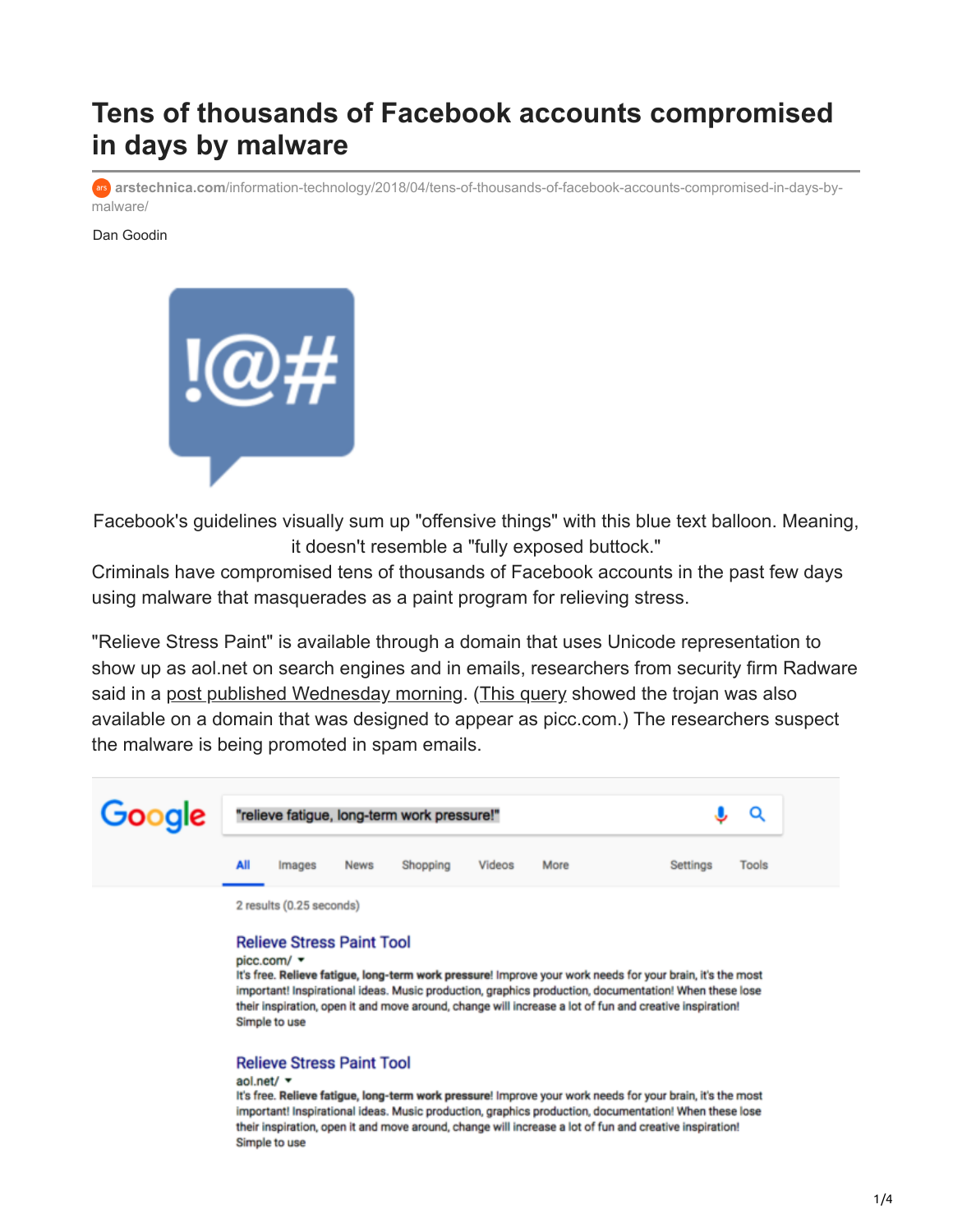### **[Enlarge](https://cdn.arstechnica.net/wp-content/uploads/2018/04/spoofed-websites.png)**

Once installed, the malware acts as a legitimate paint program that changes colors and line size with each user click. Behind the scenes, it copies Chrome data that stores cookies and any saved passwords for previously accessed Facebook accounts.

|                                                                                                                                                                                                                                                                                                                                                                                                                                                                                                                                  | Wireshark · Follow TCP Stream (tcp.stream eq 27) · wireshark_vmnet1_20180415163355_1fBvc9 |                             |                      |                  |
|----------------------------------------------------------------------------------------------------------------------------------------------------------------------------------------------------------------------------------------------------------------------------------------------------------------------------------------------------------------------------------------------------------------------------------------------------------------------------------------------------------------------------------|-------------------------------------------------------------------------------------------|-----------------------------|----------------------|------------------|
| GET /api.php?                                                                                                                                                                                                                                                                                                                                                                                                                                                                                                                    |                                                                                           |                             |                      |                  |
| kenerunge mit i koorgueelen oke ji onogeo mijnoekoonuminoo ji banegum uleokom obanonerkkunooko jibbanonekoko job lookemideA<br>IiOiJiaWdib3NzIn0= HTTP/1.1<br>User-Agent: Mozilla/5.0 (Windows NT 6.1; WOW64) AppleWebKit/537.36 (KHTML, like Gecko) Chrome/55.0.2883.87<br>Safar1/537.36<br>Host: h<br>HTTP/1.1 200 OK<br>Date: Sun, 15 Apr 2018 1<br>Server: Apache<br>X-Powered-By: PHP/5.4.45<br>Upgrade: h2<br>Connection: Upgrade, close<br>Vary: Accept-Encoding<br>Transfer-Encoding: chunked<br>Content-Type: text/html |                                                                                           |                             |                      |                  |
| 3 client pkts, 3 server pkts, 3 turns.<br>Entire conversation (1244 bytes)                                                                                                                                                                                                                                                                                                                                                                                                                                                       |                                                                                           | Show and save data as ASCII |                      | Stream 27        |
| Find:                                                                                                                                                                                                                                                                                                                                                                                                                                                                                                                            |                                                                                           |                             |                      |                  |
|                                                                                                                                                                                                                                                                                                                                                                                                                                                                                                                                  |                                                                                           |                             |                      | <b>Find Next</b> |
|                                                                                                                                                                                                                                                                                                                                                                                                                                                                                                                                  | Filter Out This Stream                                                                    | Print<br>Save as            | Close<br><b>Back</b> | Help             |

#### **[Enlarge](https://cdn.arstechnica.net/wp-content/uploads/2018/04/facebook-data-theft.png)**

### Radware

"Stresspaint," as Radware has dubbed the hidden program, continues to copy the Facebook credentials each time a target opens Relieve Stress Paint and each time the computer restarts. The data is sent to a command-and-control server. Radware researchers were able to access the command server's interface, which showed that more than 40,000 computers had been infected by the malware in recent days. In the process, tens of thousands of Facebook accounts were compromised. The interface also compiled any payment details tied to an account, the number of friends the account had, and whether the account was used to manage a page.

The interface also included a section for viewing credentials for victims' Amazon accounts. It was empty, leading Radware to suspect the attackers hadn't yet enabled code that would actually compromise those accounts. Radware also detected another variant of the malware and saw an indication of it in the control panel.

## **Stealth**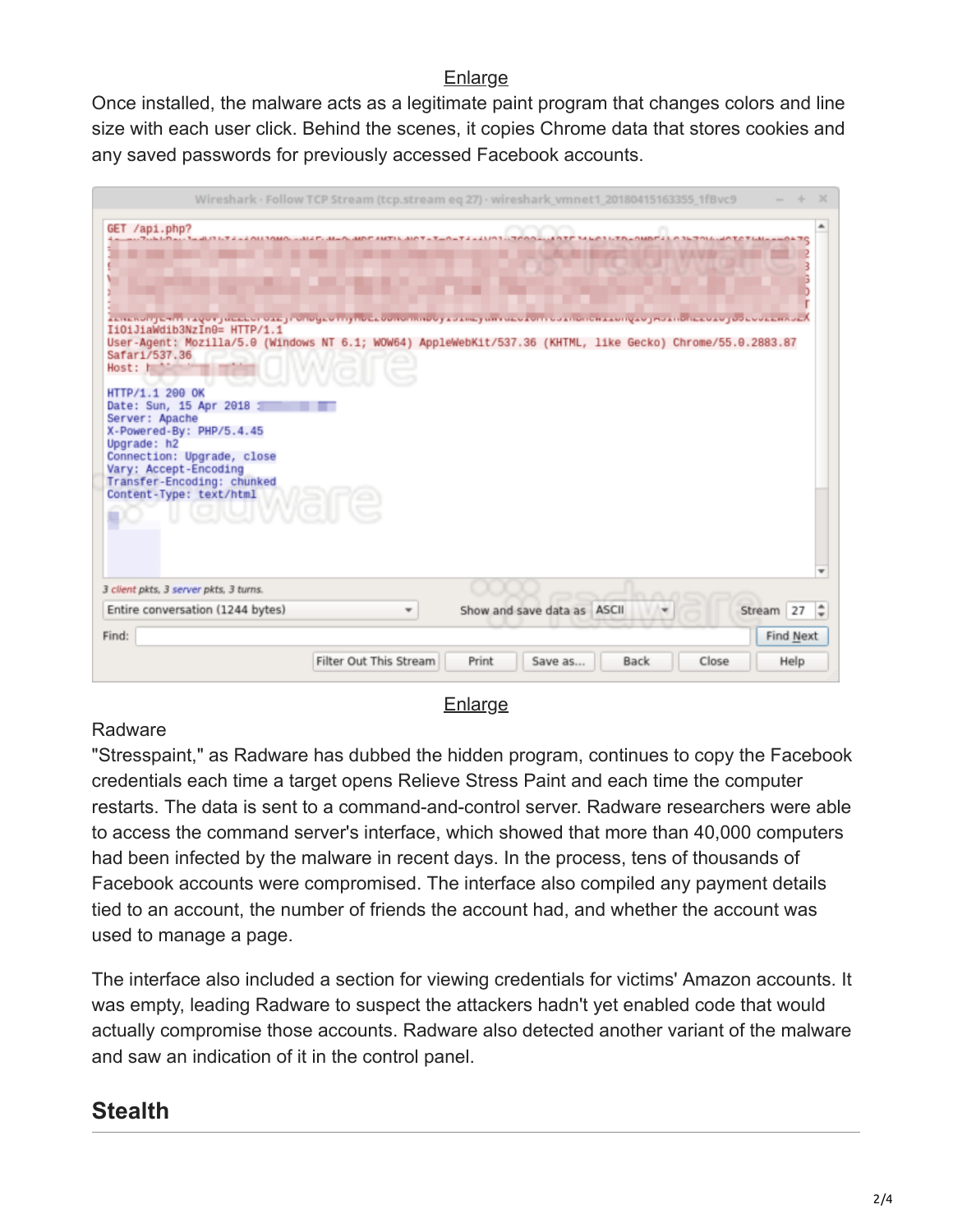The malware was designed to copy the credentials in a way that wouldn't be detected by antivirus programs. The copying process, for instance, remained active for less than one minute. The malware didn't steal general credentials, and it copied cookies and saved passwords by querying copies of the original cookies and LoginData files rather than through other means.

It remains unclear precisely what the attackers did with data they obtained. Possibilities include selling the data in criminal forums, using it for identity theft or espionage, or using the payment data to buy goods or services on e-commerce sites.

More than five days earlier this week, the malware managed to infect nearly 34,000 computers in two dozen countries.



### Radware

Since then, more than 6,000 more infections have occurred.

Anyone who may have been infected by this malware should immediately change their password and should also check [the security and login section](https://www.facebook.com/settings?tab=security) of their Facebook settings for logins by unrecognized computers. It's always a good idea to protect accounts with multifactor authentication, but it's not yet clear if that protection would have prevented attackers in this campaign from accessing compromised accounts. Because the malware stole both passwords and cookies, it's possible the cookies allowed the attackers to bypass the protection.

In a statement, Facebook officials wrote: "We are investigating these malware findings and we are taking steps to help protect and notify those who are impacted." A spokesman said it wasn't yet clear what effect the attacks had on accounts protected by multifactor authentication.